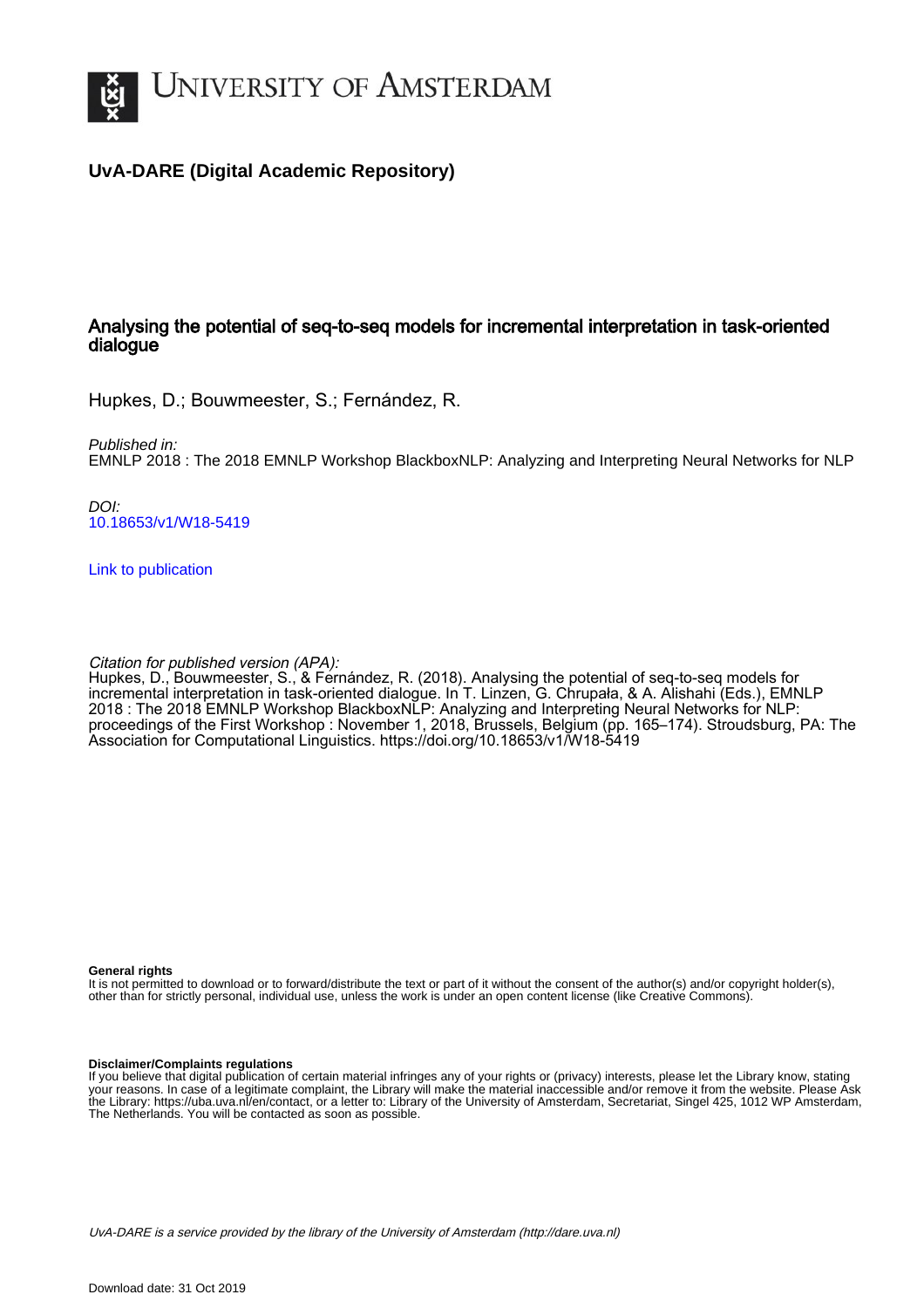# <span id="page-1-0"></span>Analysing the potential of seq-to-seq models for incremental interpretation in task-oriented dialogue

Dieuwke Hupkes, Sanne Bouwmeester, and Raquel Fernández

Institute for Logic Language and Computation University of Amsterdam {d.hupkes,raquel.fernandez}@uva.nl sanne.bouwmeester1@student.uva.nl

#### Abstract

We investigate how encoder-decoder models trained on a synthetic dataset of task-oriented dialogues process disfluencies, such as hesitations and self-corrections. We find that, contrary to earlier results, disfluencies have very little impact on the task success of seq-to-seq models with attention. Using visualisations and diagnostic classifiers, we analyse the representations that are incrementally built by the model, and discover that models develop little to no awareness of the structure of disfluencies. However, adding disfluencies to the data appears to help the model create clearer representations overall, as evidenced by the attention patterns the different models exhibit.

### 1 Introduction

The use of Recurrent Neural Networks (RNNs) to tackle sequential language tasks has become standard in natural language processing, after impressive accomplishments in speech recognition, machine translation, and entailment (e.g., [Sutskever](#page-10-0) [et al.,](#page-10-0) [2014;](#page-10-0) [Bahdanau et al.,](#page-9-0) [2015b;](#page-9-0) [Kalchbren](#page-9-1)[ner et al.,](#page-9-1) [2014\)](#page-9-1). Recently, RNNs have also been exploited as tools to model dialogue systems. Inspired by neural machine translation, researchers such as [Ritter et al.](#page-9-2) [\(2011\)](#page-9-2) and [Vinyals](#page-10-1) [and Le](#page-10-1) [\(2015\)](#page-10-1) pioneered an approach to opendomain chit-chat conversation based on sequenceto-sequence models [\(Sutskever et al.,](#page-10-0) [2014\)](#page-10-0). In this paper, we focus on task-oriented dialogue, where the conversation serves to fulfil an independent goal in a given domain. Current neural dialogue models for task-oriented dialogue tend to equip systems with external memory components [\(Bordes et al.,](#page-9-3) [2017\)](#page-9-3), since key information needs to be stored for potentially long time spans. One of our goals here is to analyse to what extent sequence-to-sequence models without external memory can deal with this challenge.

In addition, we consider language realisations that include disfluencies common in dialogue interaction, such as repetitions and self-corrections (e.g., *I'd like to make a reservation for six, I mean, for eight people*). Disfluencies have been investigated extensively in psycholinguistics, with a range of studies showing that they affect sentence processing in intricate ways [\(Levelt,](#page-9-4) [1983;](#page-9-4) [Fox Tree,](#page-9-5) [1995;](#page-9-5) [Bailey and Ferreira,](#page-9-6) [2003;](#page-9-6) [Fer](#page-9-7)[reira and Bailey,](#page-9-7) [2004;](#page-9-7) [Lau and Ferreira,](#page-9-8) [2005;](#page-9-8) [Brennan and Schober,](#page-9-9) [2001\)](#page-9-9). Most computational work on disfluencies, however, has focused on detection rather than on disfluency processing and interpretation (e.g., [Stolcke and Shriberg,](#page-9-10) [1996;](#page-9-10) [Heeman and Allen,](#page-9-11) [1999;](#page-9-11) [Zwarts et al.,](#page-10-2) [2010;](#page-10-2) [Qian](#page-9-12) [and Liu,](#page-9-12) [2013;](#page-9-12) ?; ?). In contrast, our aim is to get a better understanding of how RNNs process disfluent utterances and to analyse the impact of such disfluencies on a downstream task—in this case, issuing an API request reflecting the preferences of the user in a task-oriented dialogue.

For our experiments, we use the synthetic dataset bAbI [\(Bordes et al.,](#page-9-3) [2017\)](#page-9-3) and a modified version of it called bAbI+ which includes disfluencies [\(Shalyminov et al.,](#page-9-13) [2017\)](#page-9-13). The dataset contains simple dialogues between a user and a system in the restaurant reservation domain, which terminate with the system issuing an API call that encodes the user's request. In bAbI+, disfluencies are probabilistically inserted into user turns, following distributions in human data. Thus, while the data is artificial and certainly simplistic, its goal-oriented nature offers a rare opportunity: by assessing whether the system issues the right API call, we can study, in a controlled way, whether and how the model builds up a relevant semantic/pragmatic interpretation when processing a disfluent utterance—a key aspect that would not be available with unannotated natural data.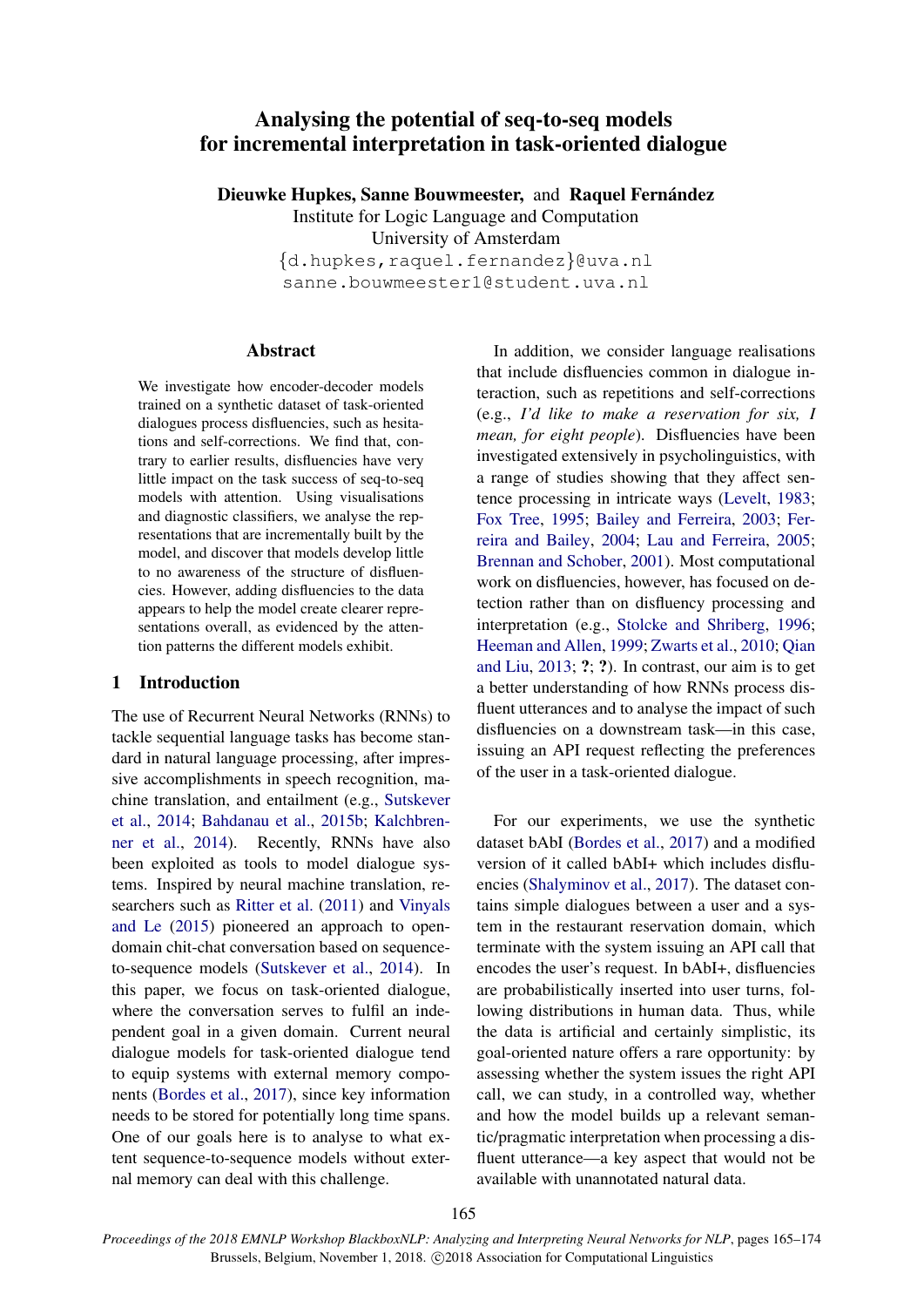## 2 Data

In this section, we discuss the two datasets we use for our experiments: bAbI [\(Bordes et al.,](#page-9-3) [2017\)](#page-9-3) and bAbI+ [\(Shalyminov et al.,](#page-9-13) [2017\)](#page-9-13).

## 2.1 bAbI

The bAbI dataset consists of a series of synthetic dialogues in English, representing humancomputer interactions in the context of restaurant reservations. The data is broken down into six subtasks that individuate different abilities that dialogue systems should have to conduct a successful conversation with a human. We focus on Task 1, which tests the capacity of a system to ask the right questions and integrate the answers of the user to issue an API call that matches the user's preferences regarding four semantic slots: cuisine, location, price range, and party size. A sample dialogue can be found in example [\(4\),](#page-4-0) Section [4.1.](#page-3-0)

Data The training data for Task 1 is deliberatively kept simple and small, consisting of 1000 dialogues with on average 5 user and 7 system utterances. An additional 1000 dialogues based on different user queries are available for validation and testing, respectively. The overall vocabulary contains 86 distinct words. There are 7 distinct system utterances and 300 possible API calls.

Baselines Together with the dataset, [Bordes](#page-9-3) [et al.](#page-9-3) [\(2017\)](#page-9-3) present several baseline models for the task. All the methods proposed are retrieval based, i.e., the models are trained to select the best system response from a set of candidate responses (in contrast to the models we investigate in the present work, which are generative—see Section [3\)](#page-2-0). The baseline models include classical information retrieval (IR) methods such as TF-IDF and nearest neighbour approaches, as well as an end-to-end recurrent neural network. [Bor](#page-9-3)[des et al.](#page-9-3) demonstrate that the end-to-end recurrent architecture—a memory network [\(Sukhbaatar](#page-10-3) [et al.,](#page-10-3) [2015\)](#page-10-3)—outperforms the classical IR methods as well as supervised embeddings, obtaining a 100% accuracy on retrieving the correct API calls.

## <span id="page-2-5"></span>2.2 bAbI+

[Shalyminov et al.](#page-9-13) [\(2017\)](#page-9-13) observe that the original bAbI data lack naturalness and variation common in actual dialogue interaction. To introduce such variation while keeping lexical variation constant, they insert speech disfluencies, using a fixed set of templates that are probabilistically applied to the user turns of the original bAbI Task 1 dataset. In particular, three types of disfluencies are introduced: hesitations [\(1\),](#page-2-1) restarts [\(2\),](#page-2-2) and selfcorrections [\(3\),](#page-2-3) in around 21%, 40% and 5% of the user's turns, respectively.<sup>[1](#page-2-4)</sup>

- <span id="page-2-1"></span>(1) We will be *uhm* eight
- <span id="page-2-2"></span>(2) Good morning *uhm yeah good morning*
- <span id="page-2-3"></span>(3) I would like *a French uhm sorry* a Vietnamese restaurant

[Eshghi et al.](#page-9-14) [\(2017\)](#page-9-14) use the bAbI+ dataset to show that a grammar-based semantic parser specifically designed to process incremental dialogue phenomena is able to handle the bAbI+ data without having been directly exposed to it, achieving 100% accuracy on API-call prediction. They then investigate whether the memory network approach by [Bordes et al.](#page-9-3) [\(2017\)](#page-9-3) is able to generalise to the disfluent data, finding that the model obtains very poor accuracy (28%) on API-call prediction when trained on the original bAbI dataset and tested on bAbI+. [Shalyminov et al.](#page-9-13) [\(2017\)](#page-9-13) further show that, even when the model is explicitly trained on bAbI+, its performance decreases significantly, achieving only 53% accuracy.

This result, together with the high level of control on types and frequency of disfluencies offered by the bAbI+ scripts, makes the bAbI+ data an excellent testbed for studying the processing of disfluencies by recurrent neural networks.

#### <span id="page-2-0"></span>3 Generative bAbI+ Modelling

We start with replicating the results of [Shalyminov](#page-9-13) [et al.](#page-9-13) [\(2017\)](#page-9-13) and [Eshghi et al.](#page-9-14) [\(2017\)](#page-9-14) using a *generative* rather than retrieval based model. For this replication, we use a vanilla one-layer encoderdecoder model [\(Sutskever et al.,](#page-10-0) [2014\)](#page-10-0) without any external memory. We train models with and without an attention mechanism [\(Bahdanau et al.,](#page-9-0) [2015b\)](#page-9-0) and compare their results. We perform a modest grid search over hidden layer and embedding sizes and find that an embedding size of 128 and a hidden layer size of 500 appear to be minimally required to achieve a good performance on the task. We therefore fix the embedding and hidden layer size to 128 and 500, respectively, for all further experiments.

<span id="page-2-4"></span><sup>&</sup>lt;sup>1</sup>The inserted material is in italics in the examples.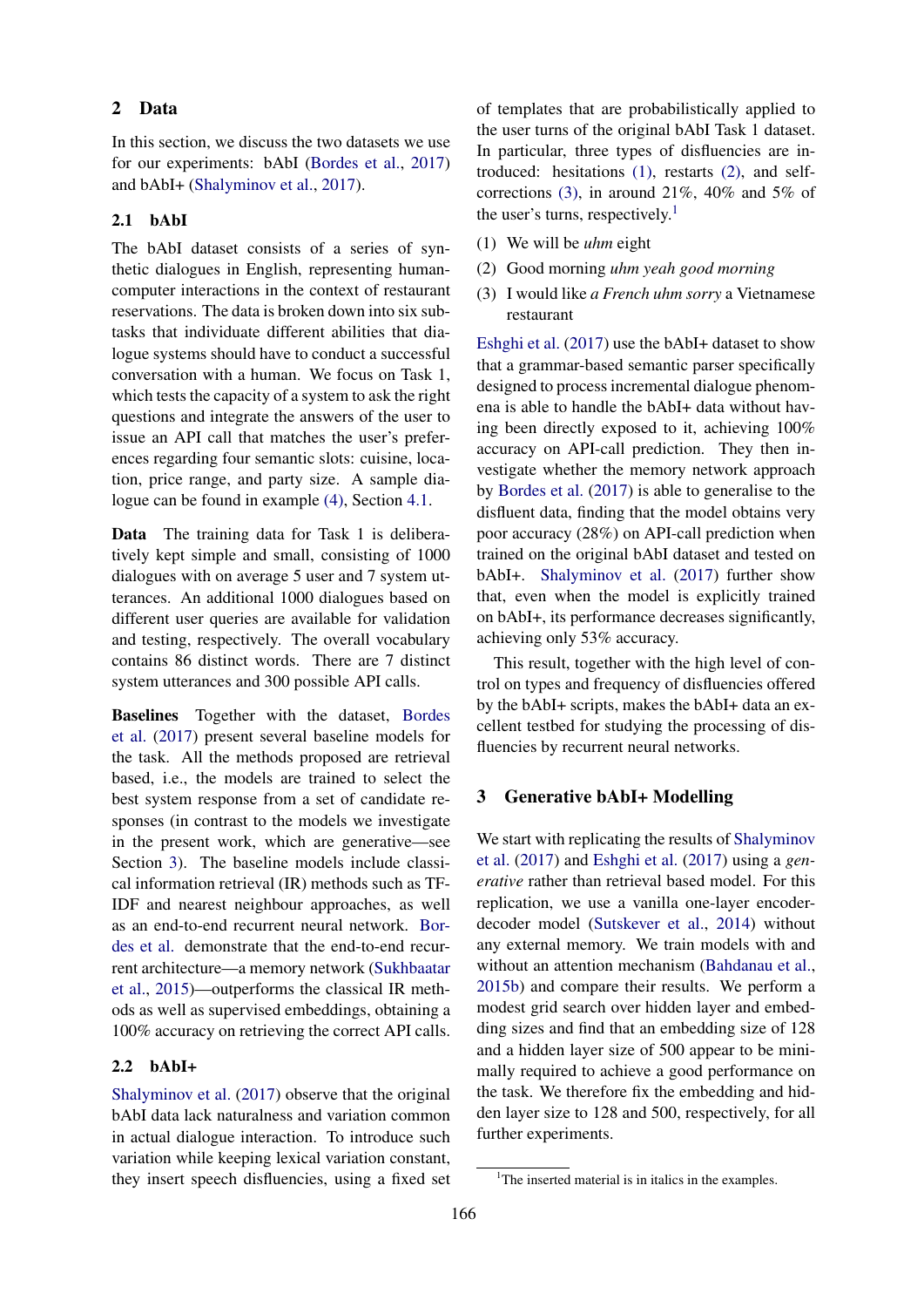<span id="page-3-1"></span>

|                 | seq2seq     |            | attentive seq2seq |             | MemN2N    |
|-----------------|-------------|------------|-------------------|-------------|-----------|
| train / test    | utterances  | API calls  | utterances        | API calls   | API calls |
| bAbI / bAbI     | 100(100)    | 0.02(66.4) | 100(100)          | 100(100)    | 100       |
| $bAbI+ / bAbI+$ | 100(100)    | 0.2(80.6)  | 100(100)          | 98.7 (99.7) | 53        |
| bAbI /bAbI+     | 81.4 (83.3) | 0.00(58.2) | 91.5(92.8)        | 50.4(90.1)  | 28        |
| bAbI+/bAbI      | 100 (100)   | 0.2(81.4)  | 100(100)          | 99.2 (100)  | 99        |

Table 1: Sequence accuracy (word accuracy in brackets) on the test set for utterances (non-API call responses) and API calls only. The last column shows accuracy on the test set for the retrieval-based memory-network system, as reported by [Shalyminov et al.](#page-9-13) [\(2017\)](#page-9-13) .

#### 3.1 Training

All models are trained to predict the system utterances of all of the 1000 training dialogues of the bAbI and bAbI+ dataset, respectively, including the final API call. After each user turn, models are asked to generate the next system utterance in the dialogue, given the dialogue history up to that point, which consists of all human and system utterances that previously occurred in that dialogue. The model's parameters are updated using stochastic gradient descent on a cross-entropy loss (using mini-batch size 32), with Adam [\(Kingma](#page-9-15) [and Ba,](#page-9-15) [2014\)](#page-9-15) as optimiser (learning rate 0.001). All models are trained until convergence, which was reached after ∼20 epochs.

#### 3.2 Evaluation

Following [Shalyminov et al.](#page-9-13) [\(2017\)](#page-9-13), we use a  $2\times 2$ paradigm in which we train models either on bAbI or bAbI+ data and evaluate their performance on the test set of the same dataset, as well as across datasets. We report both the percentage of correct words in the generated responses (*word accuracy*) and the percentage of responses that were entirely correct (*sequence accuracy*). Additionally, we separately report the word and sequence accuracy of the API calls generated at the end of each dialogue. Note that these metrics are more challenging than the retrieval-based ones used by [Bordes et al.](#page-9-3) [\(2017\)](#page-9-3) and [Eshghi et al.](#page-9-14) [\(2017\)](#page-9-14), as the correct response has to be generated word by word, rather than merely being selected from a set of already available candidate utterances.

#### 3.3 Results

Our results can be found in Table [1.](#page-3-1) The results obtained with the bAbI/bAbI and bAbI+/bAbI+ conditions indicate that an encoder-decoder model with attention can achieve near-perfect accuracy on Task 1 (predicting the right API call), whereas

a model without attention cannot (sequence accuracy for API calls is only 0.02% on bAbI/bAbI and 0.2% on bAbI+/bAbI+). This suggests that, in line with what was posed by [Bordes et al.](#page-9-3) [\(2017\)](#page-9-3), the bAbI Task 1 requires some form of memory that goes beyond what is available in a vanilla sequence-to-sequence model. To solve the task, however, using an attention mechanism suffices a more complicated memory such as present in memory networks is not necessary.

Furthermore, our results confirm that models trained on data without disfluencies struggle to generalise when these are introduced at testing time (bAbI/bAbI+): While the overall accuracy of the dialogue is still high (91.5% of utterances are correct), API call accuracy falls back to 50.4%. Models trained on data containing disfluencies, however, show near-perfect accuracy on disfluent test data (98.7% on bAbI+/bAbI+)—a result that stands in stark contrast with the findings of [Eshghi](#page-9-14) [et al.](#page-9-14) [\(2017\)](#page-9-14) and [Shalyminov et al.](#page-9-13) [\(2017\)](#page-9-13).

### 4 Generalisation to Disfluent Data

In this section, we analyse the potential for generalisation of the encoder-decoder model with attention by focusing on the bAbI/bAbI+ condition, where the model trained on bAbI data is tested on bAbI+. As shown in Table [1,](#page-3-1) while the model performs perfectly on the bAbI corpus, it achieves only ∼50% accuracy on API call prediction when it is asked to generalised to bAbI+ data. Here we aim to shed light on these results by studying the errors made by the model and visualising the patterns of the attention component of the network.

#### <span id="page-3-0"></span>4.1 Qualitative error analysis

We start by observing that the model faced with the bAbI/bAbI+ condition encounters new lexical items at test time, such as filled pauses (uh) or editing terms (no sorry). These items are all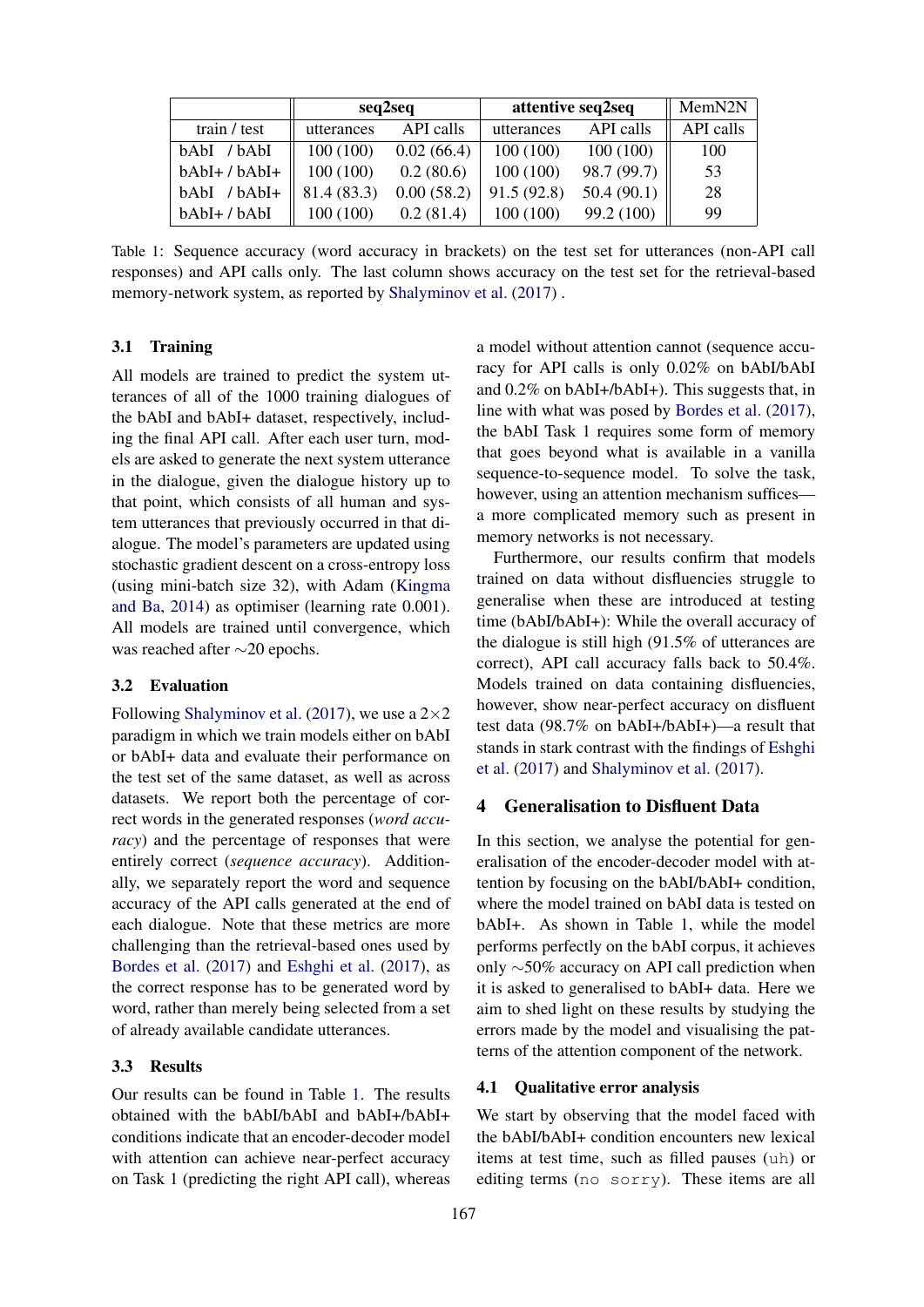

Figure 1: Visualisation of the decoder attention when generating the API call (vertical axis) for the disfluent dialogue in example [\(4\)](#page-4-0) (horizontal axis). Darker colours indicate higher attention values.

mapped to a single token <unk> for 'unknown'. In addition, the presence of disfluencies increases the length of user utterances: The average utterance length in bAbI is 4.8 tokens, while user utterances in bAbI+ have an average length of 7.6.

Since the inventory of system utterances is very limited (there are 7 types of system outputs), the model has no difficulty learning their surface form. The errors we find, therefore, do not concern the grammaticality of the utterances, but rather when in the course of a dialogue a particular system utterance is offered. We find that utterance errors always involve a jump ahead in the expected sequence of system utterances. For example, around 83% of the utterance errors occur at the beginning of the dialogue. If the first user utterance is disfluent (e.g., Good morning <unk> <unk> good morning) and hence longer than expected, the model tends to skip the system's greeting and initial prompt (Hello, what can I help you with today) and instead outputs the second system prompt  $(I'm \text{ on } it)$ , which only makes sense once the user has already provided some task-related information. Utterance errors of this kind, where the model generates an utterance that would be appropriate later on in the dialogue, occur after all disfluency types present in bAbI+: hesitations, restarts, and self-repairs.

The current evaluation setup does not allow us to test whether utterance errors by the system lead to errors in the final API call, since the input sequence given to the encoder is the gold dialogue history and not the dialogue history with system utterances generated by the model. This, however, allows us to conclude that the errors made by the model on around 50% of all API calls are a direct consequence of the disfluencies present in the user utterances. Not surprisingly, API call errors are triggered by self-corrections, which in bAbI+ always involve the mention of two different values for a single semantic slot (see example [\(4\)](#page-4-0) be-

low). Indeed, the model trained on bAbI achieves near-perfect accuracy when tested on a corpus that does not contain self-correction but only hesitations and restarts. This indicates that the lower accuracy is specifically caused by the presence of multiple potential values for the same API slot in self-corrections.

Manual error inspection shows that the model does not follow a systematic strategy whereby the first mention of a semantic slot is selected, which would lead to all self-corrections being processed incorrectly. As illustrated in [\(4\),](#page-4-0) the model seems to randomly select between the first and the second mention of a slot in a self-correction structure, which leads to some self-corrections being processed correctly:

```
(4) U:good morning
S:hello what can I help you with
  today
U:can you make a reservation for six
  oh no eight in a uhm yeah can you
  make a reservation for eight in a
  moderate price range no in a cheap
  price range in madrid
S:i'm on it
U:<silence>
S:any preference on a type of cuisine
U:I love british food
S:ok let me look into some options
  for you
U:<silence>
S:<API_call british madrid six cheap>
```
In Figure [1,](#page-7-0) we visualise the decoder attention of the bAbI model when it generates the (partly incorrect) API call for the dialogue in [\(4\).](#page-4-0) The plot shows that while generating the different components of the API call, the model strongly relies on its attention mechanism to select the right slot. Furthermore, it confirms the observation that the model is not consistent in its strategy to select a slot after a disfluency: While it incorrectly attends to six (rather than eight), it correctly selects cheap (a repair of moderate). In the next section, we will have a closer look at the attention pat-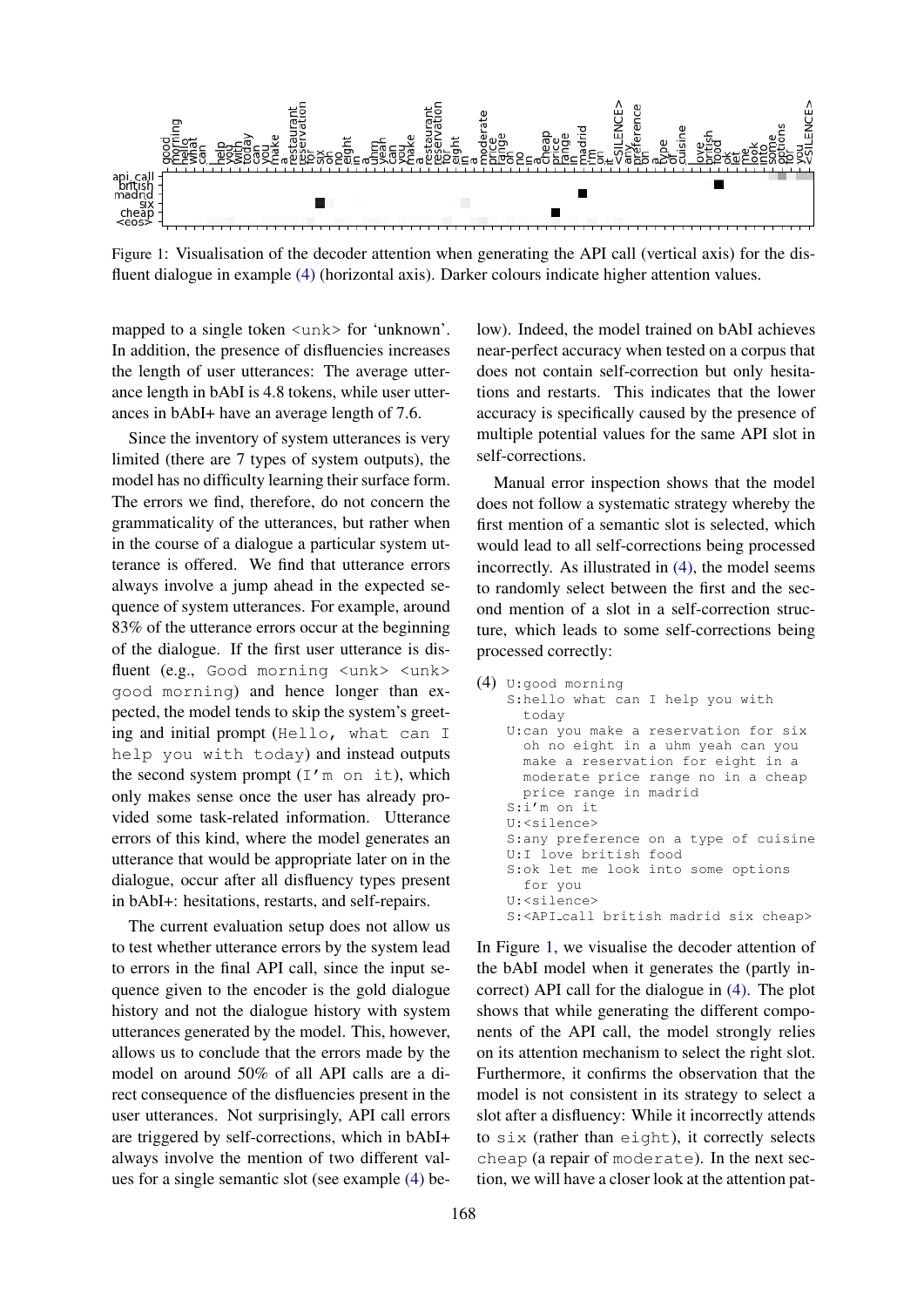

Figure 2: Alignment of in- and output words via the attention for different models tested on bAbI+ data. Left: model trained on bAbI. Right: model trained on bAbI+.

terns of both the bAbI and bAbI+ trained model.

#### 4.2 Comparing attention patterns

To evaluate the network's attention patterns in a more quantitative way, we store all attention weights that the model computes while generating the API calls in the test corpus, and we compute their average for each API-call word. That is, for all words in an API-call, we compute to which words in the dialogue history the decoder was on average attending while it generated that word.

We plot the results in Figure [2,](#page-1-0) removing for each API-call word (on the vertical axis in the plot) the input words (horizontal axis) whose average attention score was lower 0.2. We observe that the model trained on bAbI (left) not infrequently attends to  $\langle$ unk $>$  while generating API calls, indicating that it did not attend to the correct content word. A striking difference appears comparing the results for the bAbI model with the bAbI+ trained model (Figure [2,](#page-1-0) right), whose attention scores are much less diffuse. While the bAbI model frequently attends to irrelevant words such as "hello", "a" or "in" (first columns in the plot), these words are not attended at all by the bAbI+ trained model. This difference suggests that the bAbI+ model developed a more clear distinction between different types of words in the input and *benefits* from the presence of disfluencies in the training data rather than being hindered by it.

In the next section, we investigate the representations developed by the bAbI+ model (bAbI+/bAbI+ condition), focussing in particular on how it incrementally processes disfluencies.

## 5 Disfluency Processing

In contrast to previous work [\(Eshghi et al.,](#page-9-14) [2017;](#page-9-14) [Shalyminov et al.,](#page-9-13) [2017\)](#page-9-13), our seq2seq model with attention trained on bAbI+ data learns to process disfluent user utterances remarkably well, achieving over 98% sequence accuracy on API calls (see bAbI+/bAbI+ condition in Table [1\)](#page-3-1). In this section, we investigate how the model deals with disfluencies, in particular self-corrections, by drawing inspiration from human disfluency processing.

#### 5.1 The structure of disfluencies

It has been often noted that disfluencies follow regular patterns [\(Levelt,](#page-9-4) [1983;](#page-9-4) [Shriberg,](#page-9-16) [1994\)](#page-9-16). Example [\(5\)](#page-5-0) shows the structure of a prototypical self-correction, where the *reparandum* (RM) contains the problematic material to be repaired; the utterance is then interrupted, which can optionally be signalled with a filled paused and/or an *editing term* (ET); the final part is the *repair* (R) proper, after which the utterance may continue:

<span id="page-5-0"></span>(5) a reservation for *six* {I mean} *eight* in a. . . RM ET R

The presence or relationship between these elements serves to classify disfluencies into different types. For example, restarts such as those inserted in the bAbI+ corpus, are characterised by the fact that the reparandum and the repair components are identical (see example [\(2\)](#page-2-2) in Section [2.2\)](#page-2-5); in contrast to self-corrections, where the repair differs from and is intended to overwrite the material in the reparandum. In hesitations such as [\(1\),](#page-2-1) there is only a filled pause and no reparandum nor repair.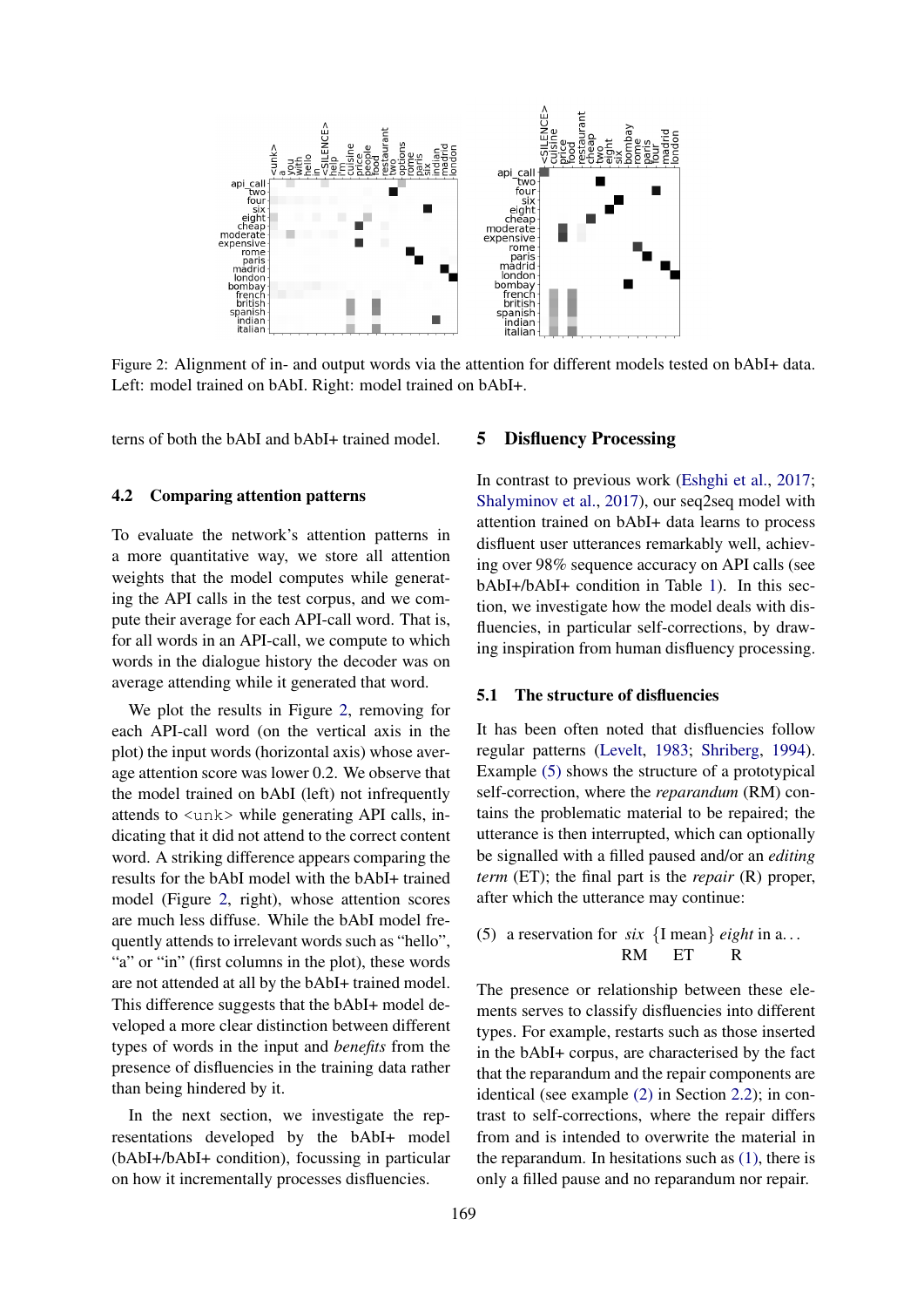#### <span id="page-6-1"></span>5.2 Editing terms

The algorithm used to generate the bAbI+ data systematically adds editing expressions (such as oh no or sorry) to all restarts and selfcorrections inserted in the data. However, editing expressions (e.g., *I mean, rather, that is, sorry, oops*) are in fact rare in naturally occurring human conversation. For example, [Hough](#page-9-17) [\(2015\)](#page-9-17) finds that only 18.52% of self-corrections in the Switchboard corpus contain an explicit editing term. Thus, while psycholinguistic research has shown that the presence of an explicit editing term followed by a correction makes the disfluency easier to handle [\(Brennan and Schober,](#page-9-9) [2001\)](#page-9-9), humans are able to process disfluencies without the clues offered by such expressions.

Here we test whether the model relies on the systematic presence of editing expressions in the bAbI+ data. To this end, we created two new versions of the dataset using the code by [Shalyminov](#page-9-13) [et al.](#page-9-13)  $(2017)$ :  $\overline{c}$  One with no editing term in any of the self-corrections or restarts, dubbed "noET"; and one where there is an editing term in 20% of self-corrections and restarts, dubbed "realET" as it reflects a more realistic presence of such expressions. We refer to the original bAbI+ data, which has editing terms in all self-corrections and restarts, as "fullET".

We test to what extent a model trained on fullET, which could rely on the systematic presence of an editing term to detect the presence of a selfcorrection or restart, is able to process disfluencies in a more natural scenario where editing expressions are only sparsely available (realET). The result indicates that the editing term has very little effect on the model's performance: as shown in Table [2,](#page-1-0) accuracy goes down slightly, but is still extremely high (98%). This finding persists when the editing terms are left out of the test data entirely (97% accuracy when testing on noET). When models are trained on data containing fewer editing terms (realET and noET) and tested on data with a comparable or smaller percentage of editing terms, we observe a slightly larger drop in accuracy (see Table [2\)](#page-1-0). We conclude that, although editing terms may help the model to develop better representations during training, their presence is not required to correctly process disfluencies at test time.

|                   | Tested on |        |        |
|-------------------|-----------|--------|--------|
| <i>Trained on</i> | noET      | realET | fullET |
| fillET            | 97        | 98     | 100    |
| realET            | 94        | ל ל    |        |
| noET              |           |        |        |

Table 2: Sequence accuracies of all sequences with and without editing term, averaged over 5 runs.

#### 5.3 Identification of structural components

Disfluencies have regular patterns. However, identifying their components online is not trivial. The comprehender faces what [Levelt](#page-9-4) [\(1983\)](#page-9-4) calls the *continuation problem*: the need to identify (the beginning and end of the reparandum and the repair onset. Evidence shows that there are no clues (prosodic or otherwise) present during the reparandum. Thus the identification of the disfluency takes place at or after the moment of interruption (typically during the repair). Here there may be prosodic changes, but such clues are usually absent [\(Levelt and Cutler,](#page-9-18) [1983\)](#page-9-18). [Ferreira et al.](#page-9-19) [\(2004\)](#page-9-19) point out that "the language comprehension system is able to identify a disfluency, likely through the use of a combination of cues (in some manner that is as yet not understood)."

We test to what extent our trained encoderdecoder model distinguishes reparanda and editing terms and can identify the boundaries of a repair using *diagnostic classifiers* [\(Hupkes et al.,](#page-9-20) [2018\)](#page-9-20). Diagnostic classifiers were proposed as a method to qualitatively evaluate whether specific information is encoded in high-dimensional representations—typically the hidden states that a trained neural network goes through while processing a sentence. The technique relies on training simple neural meta-models to predict the information of interest from these representations and then uses the accuracy of the resulting classifiers as a proxy for the extent to which this information is encoded in the representations.

In our case, we aim to identify whether the hidden layer activations reflect if the model is currently processing a reparandum, an editing term, or the repair. To test his, we label each word in the bAbI+ validation corpus according to which of the 3 categories it belongs to and train 3 binary classifiers to classify from the hidden layer activation of the encoder whether the word it just processed belongs to either one of these 3 classes. For an example of such a labelling we refer to Figure [3.](#page-1-0)

<span id="page-6-0"></span><sup>2</sup>[https://github.com/ishalyminov/babi\\_](https://github.com/ishalyminov/babi_tools) [tools](https://github.com/ishalyminov/babi_tools)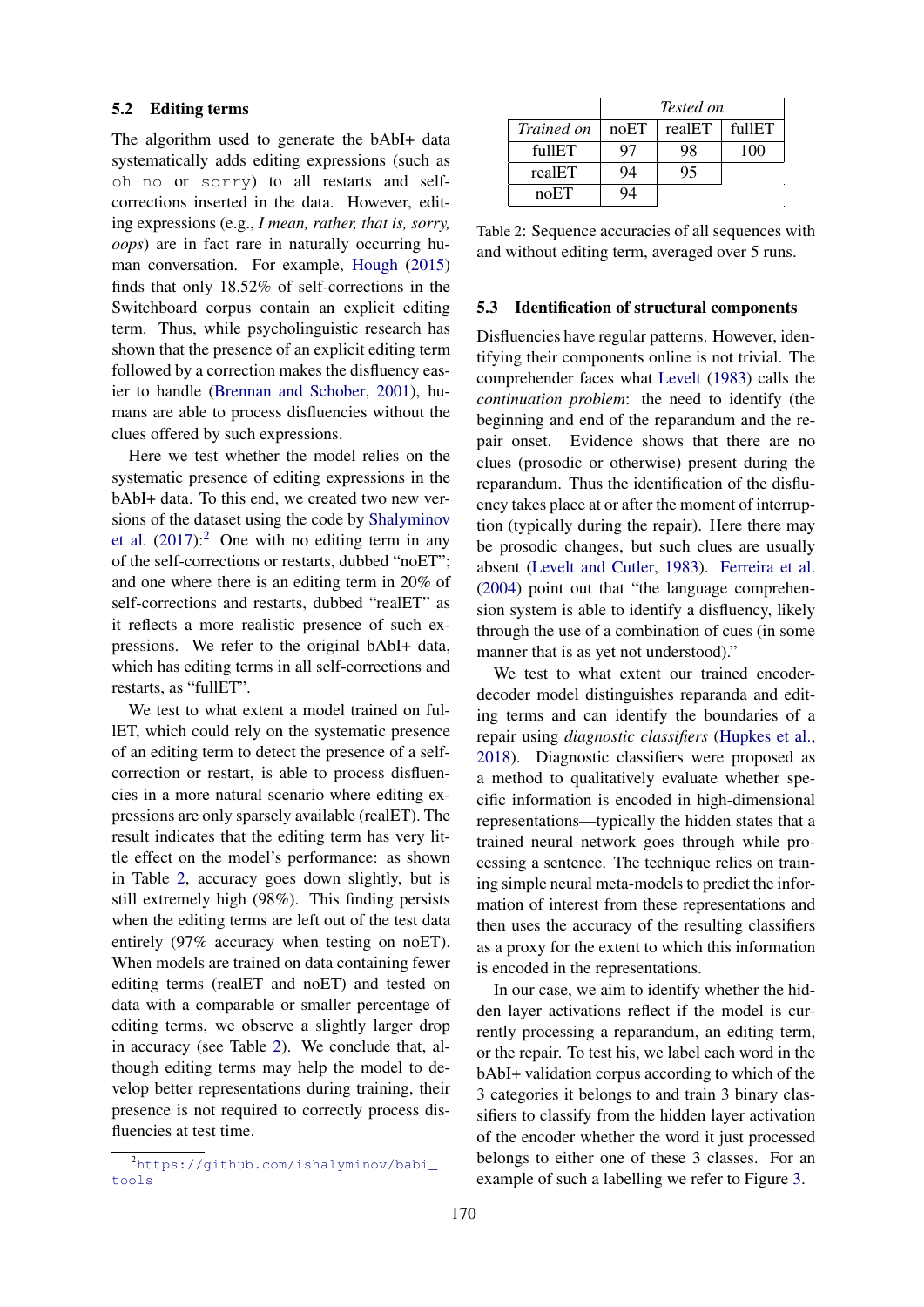<span id="page-7-0"></span>Figure 3: A labelled example sentence to evaluate whether models have distinct representations for reparanda, repairs, and editing terms. For each label, we train a separate binary classifier to predict whether or not a word belongs to the corresponding class.

We hypothesise that while reparanda will not be detectable in the hidden layer activations, as they can only be identified as such a posteriori [\(Levelt,](#page-9-4) [1983;](#page-9-4) [Ferreira et al.,](#page-9-19) [2004\)](#page-9-19), editing terms should be easy to detect, since they belong to a class of distinct words. The most interesting classifier we consider is the one identifying repairs, which requires a more structural understanding of the disfluency and the sentence as a whole.

|              | self-corrections | restarts  |
|--------------|------------------|-----------|
| Reparandum   | 15.0/89.4        | 27.4/92.6 |
| Editing term | 37.3/99.4        | 55.7/99.2 |
| Repair       | 21.3/93.5        | 35.2/94.9 |

Table 3: Precision / recall of diagnostic classifiers to identify reparanda, editing terms and repairs.

The general trends in our results (see Table [3](#page-1-0) above) are as expected: Editing terms are more easily recoverable than both reparanda and repairs, and the reparandum has the lowest scores with a precision and recall of 0.15 and 0.89, respectively. However, results for editing terms and repairs are lower than expected. The presence of editing terms is not reliably identifiable given the hidden layer activations of a model (37.3% and 55.7% precision for self-corrections and restarts, respectively), which is surprising given the fact that there is no overlap between editing terms and the rest of the model's vocabulary. Taken together with the results of our previous experiments in Section [5.2](#page-6-1) regarding the effect of editing terms on the final sequence accuracy, this indicates that the presence of an editing term causes only minimal changes in the hidden layer activations, and thus leaves only a small trace in the hidden state of the network. The performance of the repair classifier is also low: 21.3% precision on self-correction and 35.2% on restarts. These results suggest that the model has no explicit representations of the structure of disfluencies and instead relies on other cues to infer the right API call.

#### 5.4 Incremental interpretation

Next we analyse how the model processes disfluencies by looking into the interpretation—in terms of task-related predictions—that the model builds incrementally, word by word and utterance by utterance.

Word by word First, we probe the representations of the *encoder* part of the model while it processes incoming sentences, for which we use again diagnostic classifiers. In particular, we test if information that is given at a particular point in the dialogue (for instance, the user expresses she would like to eat Indian food) is remembered by the encoder throughout the rest of the conversation. We label the words in a dialogue according to what slot information was already provided previously in the dialogue, and test if this information can be predicted by a diagnostic classifier at later points in the dialogue. Note that while in the bAbI data the prediction for a slot changes only once when the user expresses her preference, due to the possibilities of corrections, slot information may change multiple times in the bAbI+ corpus. We train separate diagnostic classifiers for the different slots in the API call: cuisine (10 options), location (10 options), party size (4 options), and price range (3 options).

Our experiments show that the semantic information needed to issue an API call is not accurately predictable from the hidden representations that the encoder builds of the dialogue—see Table [4,](#page-8-0) where accuracy scores are all relatively low.

| Cuisine     | 31.3 |
|-------------|------|
| Location    | 25.9 |
| Price range | 57.3 |
| Party size  | 43.0 |

Table 4: Accuracy per slot type in the word-byword experiment.

In Figure [4,](#page-1-0) we plot the accuracy of the diagnostic classifiers over time, relative to the position at which information appears in the dialogue (that is, the accuracy at position 4 represents the accuracy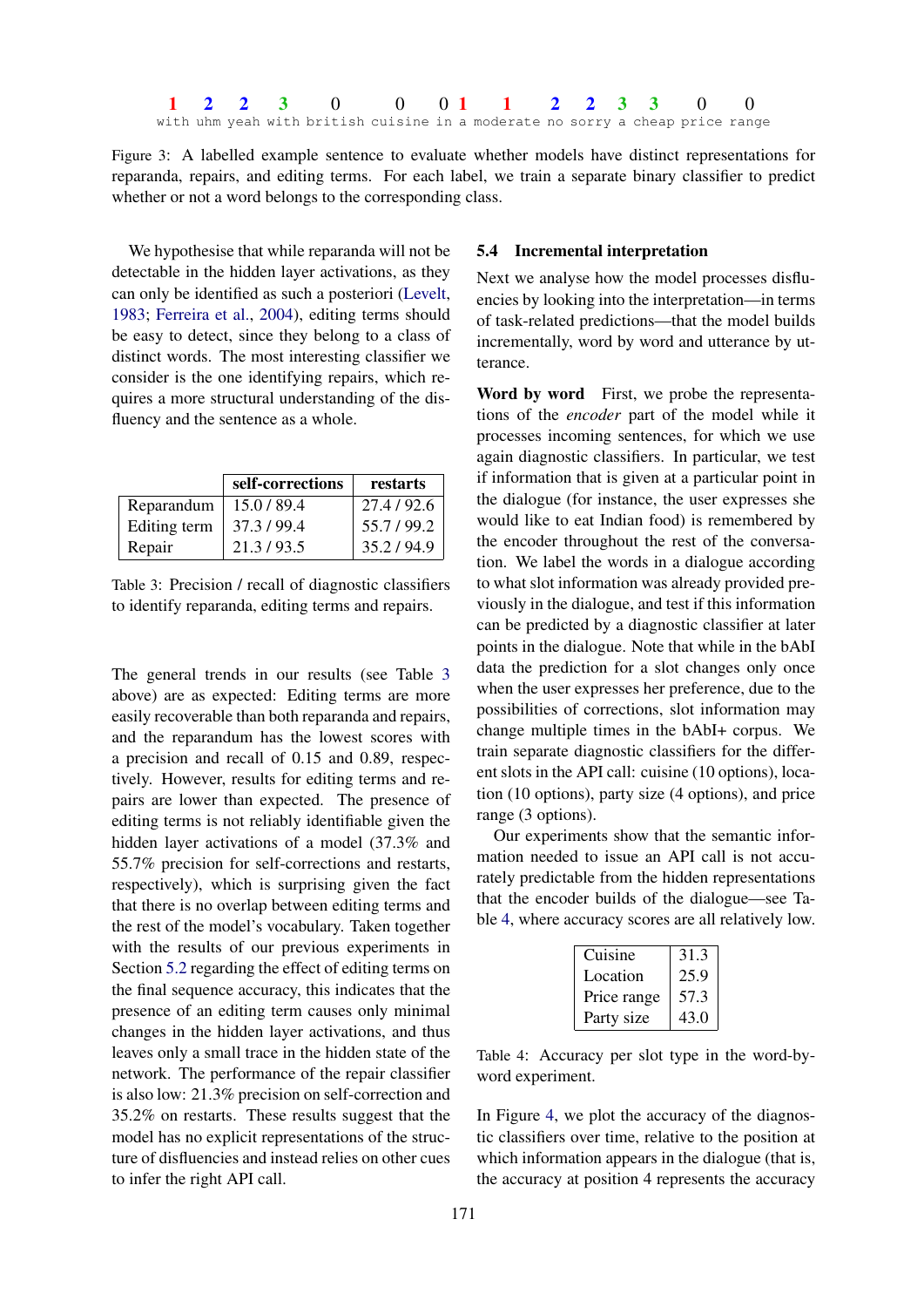

Figure 4: Accuracy at position relative to mention in the dialogue of each type of slot.

4 words after the slot information occurred). The plot illustrates that the encoder keeps traces of semantic slot information for a few time steps after this information appears in the dialogue, but then rapidly 'forgets' it when the dialogue continues.<sup>[3](#page-8-1)</sup> These results confirm our earlier findings that most of the burden for correctly issuing API calls falls on the model's attention mechanism, which needs to select the correct hidden states at the moment an API call should be generated.

Utterance by utterance In a second experiment, we study the incremental development of the API call made by the model's generative component (the *decoder*) by prompting it to generate an API call after every user utterance. To trigger the API calls, we append the utterances normally preceding an API call (let me look some options for you <silence>) to the dialogue history that is fed to the decoder. We apply this trick to elicit an API call after every user utterance in the dialogue. We evaluate the generated API calls by considering only the slots that can already be filled given the current dialogue history. That is, in a dialogue in which the user has requested to eat Italian food in London but has not talked about party size, we exclude the party size slot from the evaluation, and evaluate only whether the generated API call correctly predicts "Italian" and "London".

For models trained on bAbI data, the described method reliably prompted an API call, while it

<span id="page-8-0"></span>

| bAbI /bAbI    | 100  |
|---------------|------|
| bAbI+ / bAbI  | 100  |
| bAbI /bAbI+   | 66.6 |
| bAbI+ / bAbI+ | 99.8 |

Table 5: Accuracy on triggered API calls utterance by utterance.

was less successful for models trained on bAbI+, where API calls were evoked only in 86% of the time (when testing on bAbI+ data) and 54% of the time (when testing on bAbI data). For our analysis, we consider only cases in which the API call was prompted and ignore cases in which other sentences were generated

As shown in Table [5,](#page-1-0) we find that the decoders of both the bAbI and bAbI+ models are able to generate appropriate API calls immediately after slots are mentioned in the user utterance (∼100% accuracy in the bAbI/bAbI, bAbI+/bAbI, and bAbI+/bAbI+ conditions). However, when confronted with disfluencies, the model trained on the disfluency-free bAbI data is not able to do so reliably (66.6% accuracy with bAbI/bAbI+), following the trend we also observed in Table [1.](#page-3-1)

## 6 Conclusions

We have investigated how recurrent neural networks trained in a synthetic dataset of taskoriented English dialogues process disfluencies. Our first conclusion is that, contrary to earlier findings, recurrent networks with attention can learn to correctly process disfluencies, provided they were presented to them at training time. In the current data, they do so without strongly relying on the presence of editing terms or identifying the repair component of disfluent structures. When comparing models trained on data with and without disfluencies, we observe that the attention patterns of the former models are more clear-cut, suggesting that the disfluencies contribute to a better understanding of the input, rather than hindering it.

Furthermore, we find that in an encoder-decoder model with attention, at least for the current taskoriented setting, a large burden of the processing falls on the *generative* part of the model: the decoder aided by the attention mechanism. The encoder, on the other hand, does not incrementally develop complex representations of the dialogue history, limiting its usefulness as a cognitive model of language interpretation. We preliminary conclude that different learning biases are neces-

<span id="page-8-1"></span> $3$ To exclude the possibility that the low accuracy is a consequence of *relocation* of information instead of it being forgotten, we also trained diagnostic classifiers to only start predicting a few words after slot information appears, but this did not result in an increase in accuracy.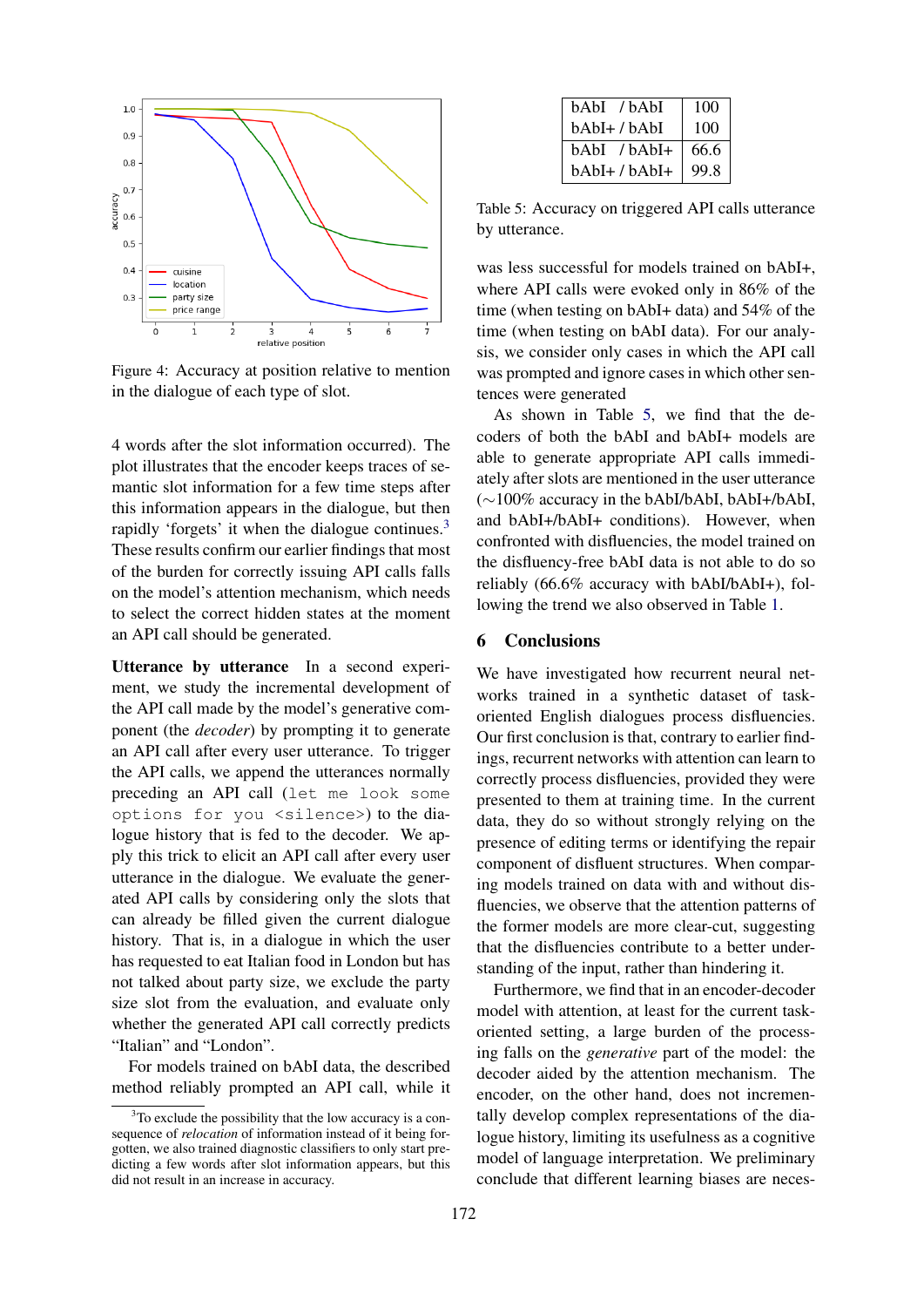sary to obtain a more balanced division of labour between encoder and decoder.

Here we have exploited synthetic data, taking advantage of the control this affords regarding types and frequency of disfluency patterns, as well as the direct connection between language processing and task success present in the dataset. In the future, we aim at investigating neural models of disfluency processing applied to more naturalistic data, possibly leveraging eye-tracking information to ground language comprehension (??).

#### References

- Dzmitry Bahdanau, Kyunghyun Cho, and Yoshua Bengio. 2015a. Neural machine translation by jointly learning to align and translate. In *Proceedings of the 3rd International Conference on Learning Representations (ICLR)*.
- <span id="page-9-0"></span>Dzmitry Bahdanau, Kyunghyun Cho, and Yoshua Bengio. 2015b. Neural machine translation by jointly learning to align and translate. In *Proceedings of the 3rd International Conference on Learning Representations (ICLR2015)*.
- <span id="page-9-6"></span>Karl GD Bailey and Fernanda Ferreira. 2003. Disfluencies affect the parsing of garden-path sentences. *Journal of Memory and Language*, 49(2):183–200.
- <span id="page-9-3"></span>Antoine Bordes, Y-Lan Boureau, and Jason Weston. 2017. Learning end-to-end goal-oriented dialog. In *Proceedings of the 5th International Conference on Learning Representations (ICLR)*.
- <span id="page-9-9"></span>Susan E Brennan and Michael F Schober. 2001. How listeners compensate for disfluencies in spontaneous speech. *Journal of Memory and Language*, 44(2):274–296.
- <span id="page-9-14"></span>Arash Eshghi, Igor Shalyminov, and Oliver Lemon. 2017. Bootstrapping incremental dialogue systems from minimal data: the generalisation power of dialogue grammars. In *Proceedings of the 2017 Conference on Empirical Methods in Natural Language Processing (EMNLP)*, pages 2220–2230. Association for Computational Linguistics.
- <span id="page-9-7"></span>Fernanda Ferreira and Karl G. D. Bailey. 2004. Disfluencies and human language comprehension. *Trends in Cognitive Sciences*, 8(5).
- <span id="page-9-19"></span>Fernanda Ferreira, Ellen F. Lau, and Karl G. D. Bailey. 2004. Disfluencies, language comprehension, and tree adjoining grammars. *Cognitive Science*, 28:721–749.
- <span id="page-9-5"></span>Jean E. Fox Tree. 1995. The effects of false starts and repetitions on the processing of subsequent words in spontaneous speech. *Journal of memory and language*, 34(6):709–738.
- <span id="page-9-11"></span>Peter A. Heeman and James F. Allen. 1999. Speech repairs, intonational phrases, and discourse markers: modeling speakers' utterances in spoken dialogue. *Computational Linguistics*, 25(4):527–571.
- <span id="page-9-17"></span>Julian Hough. 2015. *Modelling Incremental Self-Repair Processing in Dialogue*. Ph.D. thesis, Queen Mary University of London.
- <span id="page-9-20"></span>Dieuwke Hupkes, Sara Veldhoen, and Willem Zuidema. 2018. Visualisation and 'diagnostic classifiers' reveal how recurrent and recursive neural networks process hierarchical structure. *Journal of Artificial Intelligence Research*, 61:907–926.
- <span id="page-9-1"></span>Nal Kalchbrenner, Edward Grefenstette, and Phil Blunsom. 2014. A convolutional neural network for modelling sentences. In *Proceedings of the 52nd Annual Meeting of the Association for Computational Linguistics*, pages 655–665.
- <span id="page-9-15"></span>Diederik Kingma and Jimmy Ba. 2014. Adam: A method for stochastic optimization. In *Proceedings of ICLR 2014*, pages 1–13.
- <span id="page-9-8"></span>Ellen F. Lau and Fernanda Ferreira. 2005. Lingering effects of disfluent material on comprehension of garden path sentences. *Language and Cognitive Processes*, 20:633—666.
- <span id="page-9-4"></span>Willem J. M. Levelt. 1983. Monitoring and self-repair in speech. *Cognition*, 14(1):41–104.
- <span id="page-9-18"></span>Willem JM Levelt and Anne Cutler. 1983. Prosodic marking in speech repair. *Journal of semantics*, 2(2):205–218.
- <span id="page-9-12"></span>Xian Qian and Yang Liu. 2013. Disfluency detection using multi-step stacked learning. In *Proceedings of the 2013 Conference of the North American Chapter of the Association for Computational Linguistics: Human Language Technologies*, pages 820–825.
- <span id="page-9-2"></span>Alan Ritter, Colin Cherry, and William B. Dolan. 2011. Data-driven response generation in social media. In *Proceedings of the 2011 Conference on Empirical Methods in Natural Language Processing*, pages 583–593. Association for Computational Linguistics.
- <span id="page-9-13"></span>Igor Shalyminov, Arash Eshghi, and Oliver Lemon. 2017. Challenging neural dialogue models with natural data: Memory networks fail on incremental phenomena. In *Proceedings of the 21st Workshop on the Semantics and Pragmatics of Dialogue (SEM-DIAL)*, pages 125–133.
- <span id="page-9-16"></span>Elizabeth E. Shriberg. 1994. *Preliminaries to a Theory of Speech Disfluencies*. Ph.D. thesis, University of California at Berkeley, Berkeley, CA.
- <span id="page-9-10"></span>Andreas Stolcke and Elizabeth Shriberg. 1996. Statistical language modeling for speech disfluencies. In *Conference Proceedings of the IEEE International Conference on Acoustics, Speech, and Signal Processing (ICASSP-96)*, volume 1, pages 405–408.